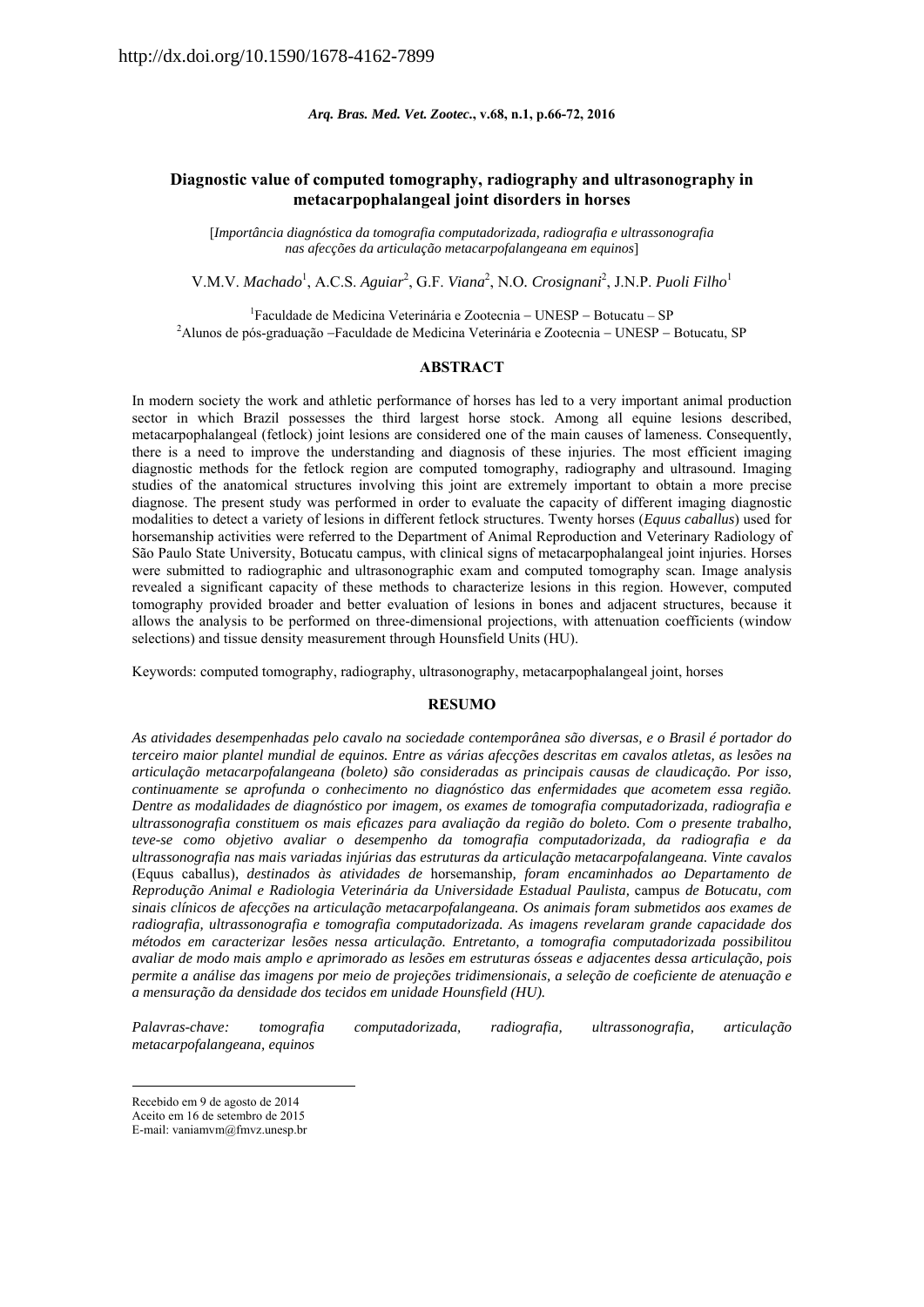### **INTRODUCTION**

The metacarpophalangeal joint, also known as fetlock, presents a ginglymus aspect and consists of the distal extremity of the third metacarpal bone (IIIMC), first phalanx (P1), proximal sesamoid bones (PSB) and the intersesamoidean ligament, which secures the PSB along their axial aspect (Riegel and Hakolla, 2001; Ross and Dyson, 2003). Among all lesion sites, the fetlock is considered one of the main causes of lameness in athlete horses (Uelstchi *et al*., 1996; Vanderperren and Saunders, 2009).

According to Santchi (2008), fetlock lesions are classified into soft or bone tissue, and overload, acute, traumatic or developmental orthopedic disease (Ross and Dyson, 2003). The most commonly reported pathologic conditions are sesamoiditis and fractures, which represent a significant drop in the performance of affected animals (Dyson, 2007).

Imaging diagnosis is extremely important to identify lameness causes, location, lesion severity and extension. Due to its growth in recent years, the necessity to elucidate the different techniques and their applicability in cases of lameness has resulted in improvement. Some imaging techniques include radiographs, ultrasound and computed tomography (CT), the latter of which allows a more detailed and precise diagnosis (Park *et al*., 2006). Gaschen and Burba (2012) describe that an association of multiple imaging modalities is indicated to obtain a precise evaluation of musculoskeletal lesion in horses.

Therefore, the present study aimed to evaluate the performance of computed tomography (CT), radiographs and ultrasound (US) in detecting different lesions in fetlock structures, and to suggest the most appropriate imaging modality for this region.

#### **MATERIAL AND METHODS**

Twenty horses *(Equus caballus)* used for horsemanship activities with clinical signs of fetlock injuries were referred to the Department of Animal Reproduction and Veterinary Radiology of São Paulo State University, campus at Botucatu. Animals undertook radiographic exam, followed by ultrasonographic and CT scans. Only one limb per animal was used for this study.

Radiographs were taken by an Eco Ray® portable x-ray machine, model Orange 1060HF with 100 Kyp of power and a 37 x 28.5cm detector. Fetlock radiographic projections performed were lateromedial, dorsopalmar dorsolateral-palmaromedial oblique 45°,<br>dorsomedial-lateropalmar oblique 45°. dorsomedial-lateropalmar oblique Trabecular bone, signs of osteocondritis, subchondral sclerosis or lysis, cortical and subcontral bone lesions and joint space, among other possible changes, were evaluated in all images.

After the radiographic exam an ultrasound was performed using scanning equipment from Esaote®, Model MyLab 70 and 10MHz linear transducer. Images were obtained in transversal and longitudinal sections and recorded for later evaluation. All exams were performed with the animal standing and without any need for sedation. Parameters evaluated were: thickness, echogenicity and margin integrity of the following structures: medial and lateral collateral sesamoidean ligaments, suspensory ligaments, flexor and extensor tendons, intersesamoidean and distal sesamoidean ligament, synovial lining, joint space and bone cortical margin.

The CT exam was performed using a CT helicoidal scanner Shimadzu, model SCT-7800TC. Contiguous slices of 1mm thickness transverse images of bilateral metacarpophalangeal joints were acquired using 120 kVp and 200 mAs. Images were then reconstructed on sagittal and coronal planes and in 3D using Voxar 3D version 6.3. In order to position the horses' limbs, an equine CT table for large animals, model SOLVING SAPT 1C-MR MAX Load 1000kg/Pressure 3 bar was used. Trabecular bone, signs of osteochondritis, subchondral sclerosis or lysis, cortical and subcontral bone lesions were evaluated.

Animals were anesthetized according to the Veterinary Hospital protocol. For pre-anesthetic medication xylazine (0.5mg/kg) was injected intravenously (IV) and diazepam (0.1mg/kg) and ketamine (2.2mg/kg) IV were applied for induction. General anesthesia was maintained with isoflurane vaporized in pure oxygen.

This study was approved by Sao Paulo State University Ethics Committee (232/2011 – CEUA).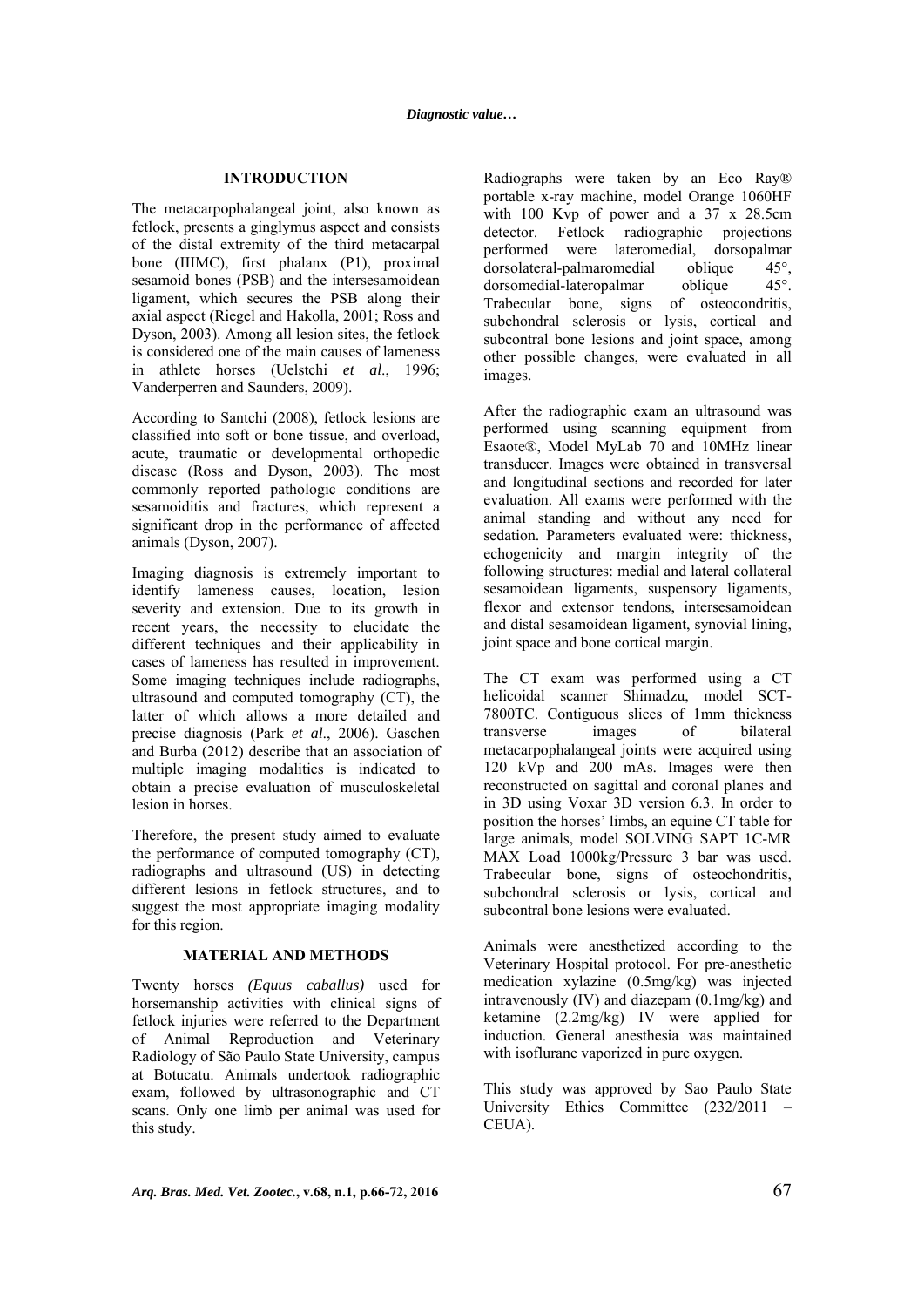### *Machado et al.*

### **RESULTS**

Radiographic images allowed the identification of osteochondritis, subchondral bone sclerosis, irregular periosteal reaction, osteophytes, enthesophytes and joint space reduction. Out of the 20 total limbs radiographed, 6 (30%) presented signs of sesamoiditis. Radiographs of ostechondritis were identified as sagittal ridge changes (chronic proliferative synovitis) of the third metacharpal bone (IIIMC) in 1 limb (5%). Joint space reduction and subchondral sclerosis was present in 2 limbs (10%) and osteophytes also in 2 limbs (10%). Enthesopathy was observed in dorsolateral-palmaro-medial 45° oblique projection in 3 limbs (15%). These projections evidenced bone margin irregularities in lateral and medial distal epicondylar fossa of IIIMC in the enthesis topography of collateral fetlock ligaments (Figure 1).

CT scans provided information on joint borders, periarticular surface and subchondral bone (Figure 2).

It was also possible to evaluate bone margins in joint capsule and ligament incision topography. Furthermore, the tissue attenuation coefficient, given in Hounsfield units (HU), allowed the identification of changes such as sclerosis and other soft tissue changes in density. Sagittal, dorsal and tridimensional (3D) reconstructions provided detailed information regarding the fetlock (Figure 3).

The most evident of the tomographic findings were bilateral subchondral sclerosis and irregular periosteal reaction in medial and lateral proximal phalanx margin, characterizing fetlock collateral ligament enthesopathy in 5 limbs (25%) and desmopathy in 3 limbs (15%) (Figures 4 and 5).



Figure 1. Horse. Graphic representation of animals presenting signs of sesamoiditis, collateral ligament enthesopathy/desmopathy on radiographic (x-rays), ultrasonographic (US) and computed tomography (TC) evaluations.



Figure 2. Horse. Amplified transverse plane from tomographic image presenting discrete subchondral bone irregularity on dorsal margin of the third metacarpal bone (yellow ellipse).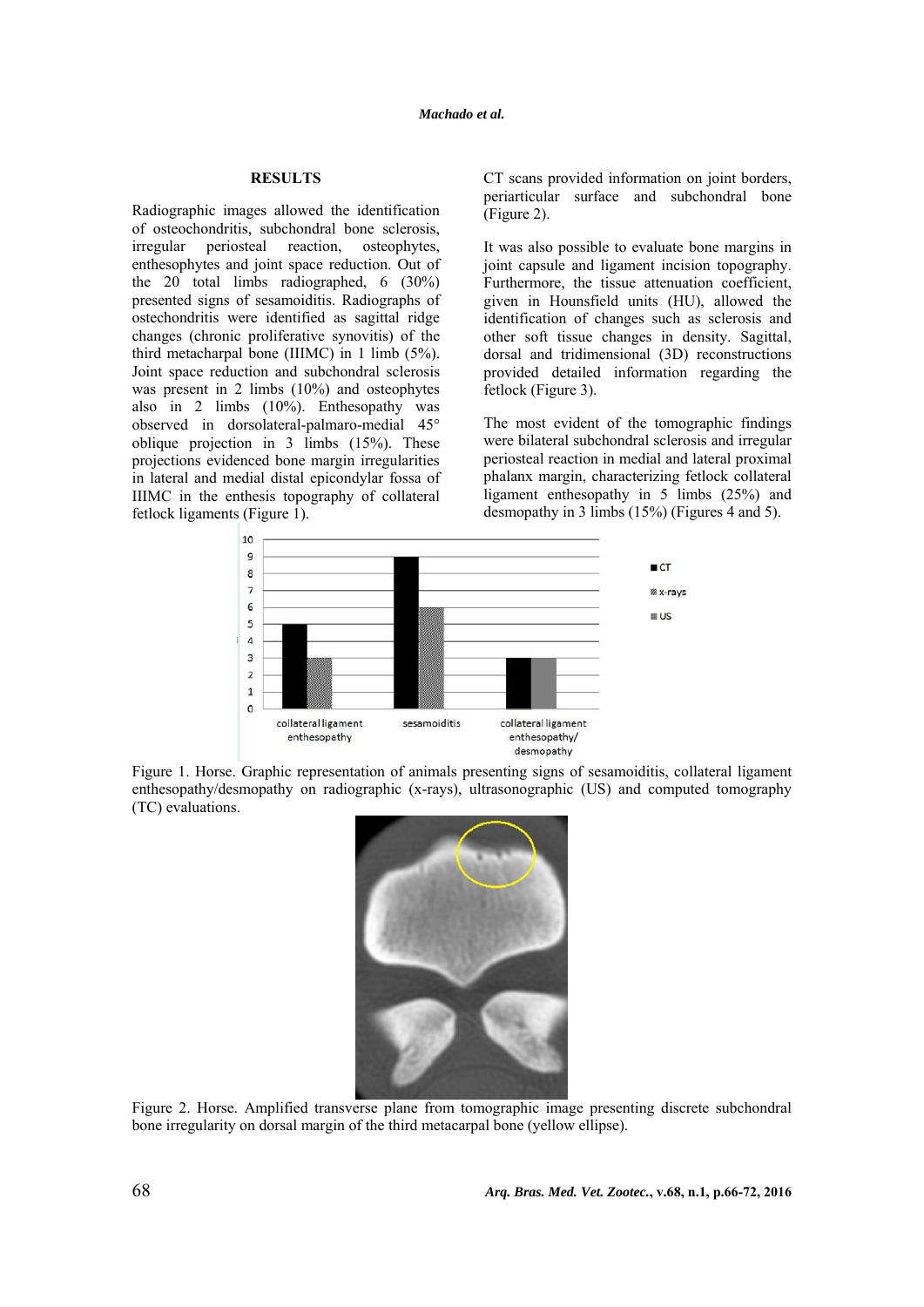# *Diagnostic value…*



Figure 3. Horse. 3D reconstruction showing metacarpophalangeal joint in dorsal and axial views.



Figure 4. Horse. Transverse plane computed tomographic image presenting attenuation coefficient in the selected bone tissue. Bone margin irregularity, highlighted by the yellow arrow, is characteristic of P1 enthesophyte. Subchondral sclerosis is indicated by the red ellipse [HU: 1532 (HU reference: 521)].



Figure 5. Horse. Axial plane computed tomographic image indicating attenuation coefficient in the selected area. Image shows hyperdense area in proximal lateral border of proximal phalanx, in lateral collateral ligament topography (yellow arrow) [HU: 166 (HU reference: 33)]. Deep Digital Flexor Tendon (DDFT) and Superficial Digital Flexor Tendon (SDFT) are indicated by the blue and red arrow, respectively.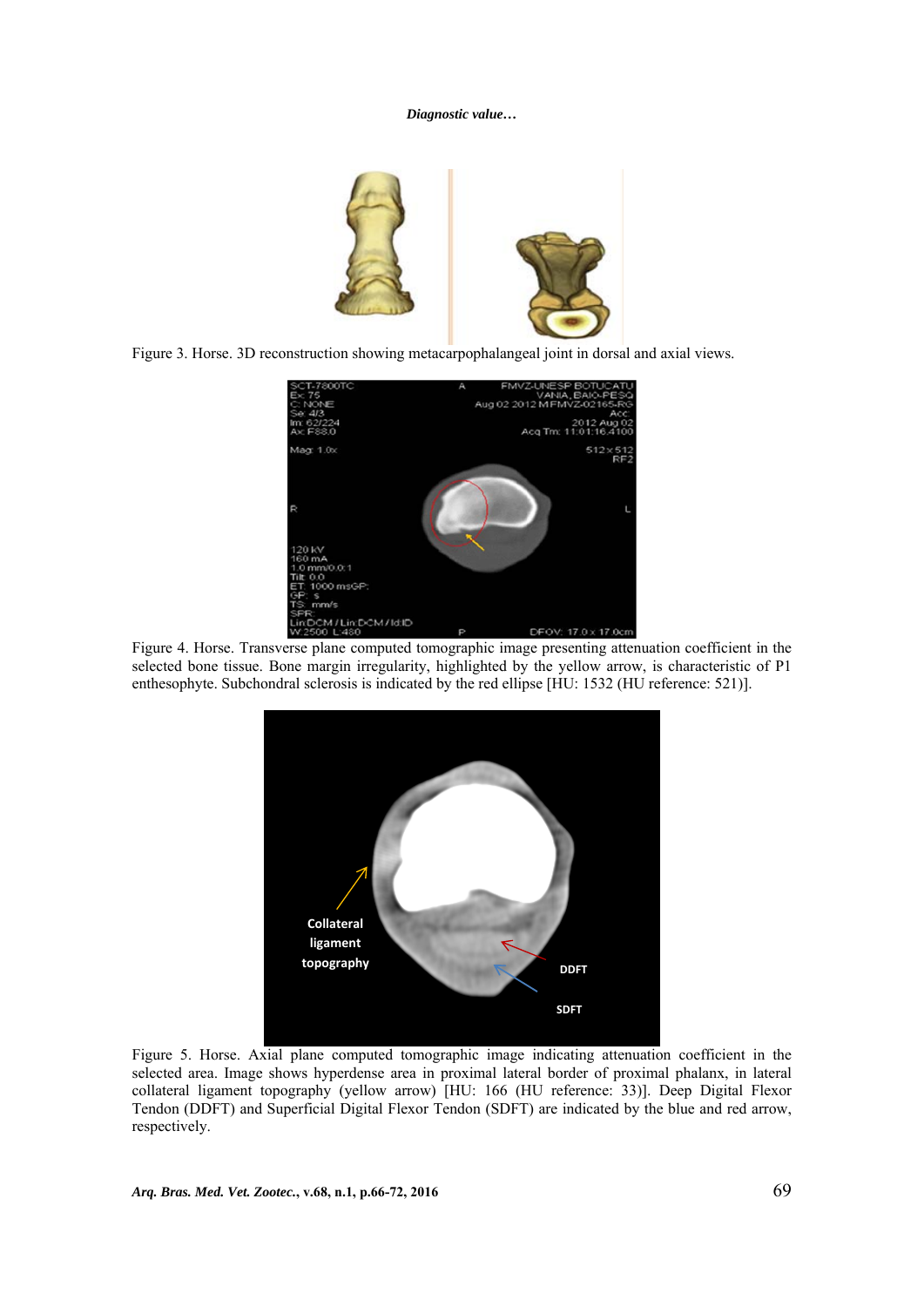In 9 limbs (45%) the proximal sesamoid bone presented a heterogeneous attenuation coefficient and irregular border (Figure 1). Osteoarthritis and subchondral sclerosis affected 2 limbs (10%), whereas synovitis and capsulitis were present in 1 limb (5%).

## **DISCUSSION**

Matacarpophalangeal join radiographs were performed in four standard projections: lateromedial, dorsopalmar, dorsolateralpalmaromedial oblique 45°, dorsomediallateropalmar oblique 45° as mentioned by Butler *et al*. (1993), and Vanderperren and Saunders (2009). In this study, sesamoiditis and enteshopathys were observed in dorsolateralpalmaromedial oblique 45° and dorsomediallateropalmar oblique 45° views. Radiographs also allowed the identification of ostrochondrosis signs in the sagittal ridge, even though complementary radiographs were not taken for further investigation. The lateromedial view with flexed fetlock provided better images of the sagittal ridge, while the lateromedial view with the limb suspended and extended is indicated for visualization of erosive bone and cartilage lesions in the palmar aspect of IIIMC (Butler *et al*., 1993; Vanderperren and Saunders, 2009). Furthermore, due to chronic lesions it was possible to identify radiograph images consistent with proliferative synovitis and osteoarthritis in all views. As mentioned by Park (2006), radiographic exam is sensitive to identify proximal sesamoid bone changes. Thus, sesamoiditis presented a higher incidence of diagnosis than other changes. However, CT was more sensitive to proximal sesamoids evaluation than radiographs (Figure 1). This sensitivity is believed to be caused by axial plane images, which allow a more precise visualization of some areas when compared to x-rays, i.e. axial margins of sesamoid bones, because they present little definition on radiographs. Furthermore, CT was more sensitive for assessing bone sclerosis and irregular abaxial surface in proximal sesamoids, results also found by Wisner *et al*. (1991). However, this study did not identify cavitary lesions on proximal sesamoid bones.

CT presented great sensitivity for defining subchondral bone and identify sclerosis, thus confirming the studies of Park (2006) and Puchalski (2011) that state that CT efficiency complements the information from radiographs. Therefore, in this study, it was possible to observe subchondral bone changes such as irregularities, specifically hyperdense areas, which provide additional information and a more precise evaluation (Figure 4).

As mentioned by Puchalski (2011), transverse plane images obtained from direct scan can provide reconstructions in different planes and give tridimensional information; therefore, this study considered that 3D images were very precise regarding visualization, topographic identification and lesion extension. However, the spatial resolution of images produced by CT does not surpass the high definition of contrast between the tissues, generated by magnetic resonance images for the diagnosis of degenerative musculoskeletal diseases (Olive *et al*., 2010).

In the region of interest (fetlock), radiography does not provide complete visualization of the extent of condylar fractures, when compared to methods that produce transversal images, such as CT, that permit better evaluation of the palmar and plantar aspects. Nevertheless, for detecting osteochondral fragments in the dorsal region of the proximal phalanx, radiography is the most indicated diagnostic method (Morgan *et al*., 2006).

Prominent among the principal limitations faced when performing CT, the need to submit the horse to an anesthetic protocol (Viana *et al*., 2014), which can facilitate accidents during the process of anesthetic induction and recuperation, as well as generate adverse reactions to the pharmacos employed in this procedure.

Wrigley (2006) also noticed that ultrasound presented many advantages when investigating soft tissues pertaining to the metacarpophalangeal joint and was complementary to the radiographic exam, especially in identifying desmopathy and tendinopathy because an ultrasound scan is highly sensitive for diagnosing changes in theses tissues. However, this study found that CT scans can identify bone lesions associated with soft tissue lesions, i.e., desmitis and entesopathy. CT presented a similar percentage as ultrasonography in diagnosing collateral ligament desmopathy and entesopathy even though ultrasound is the standard exam for evaluating tendons and ligaments (Figure 1).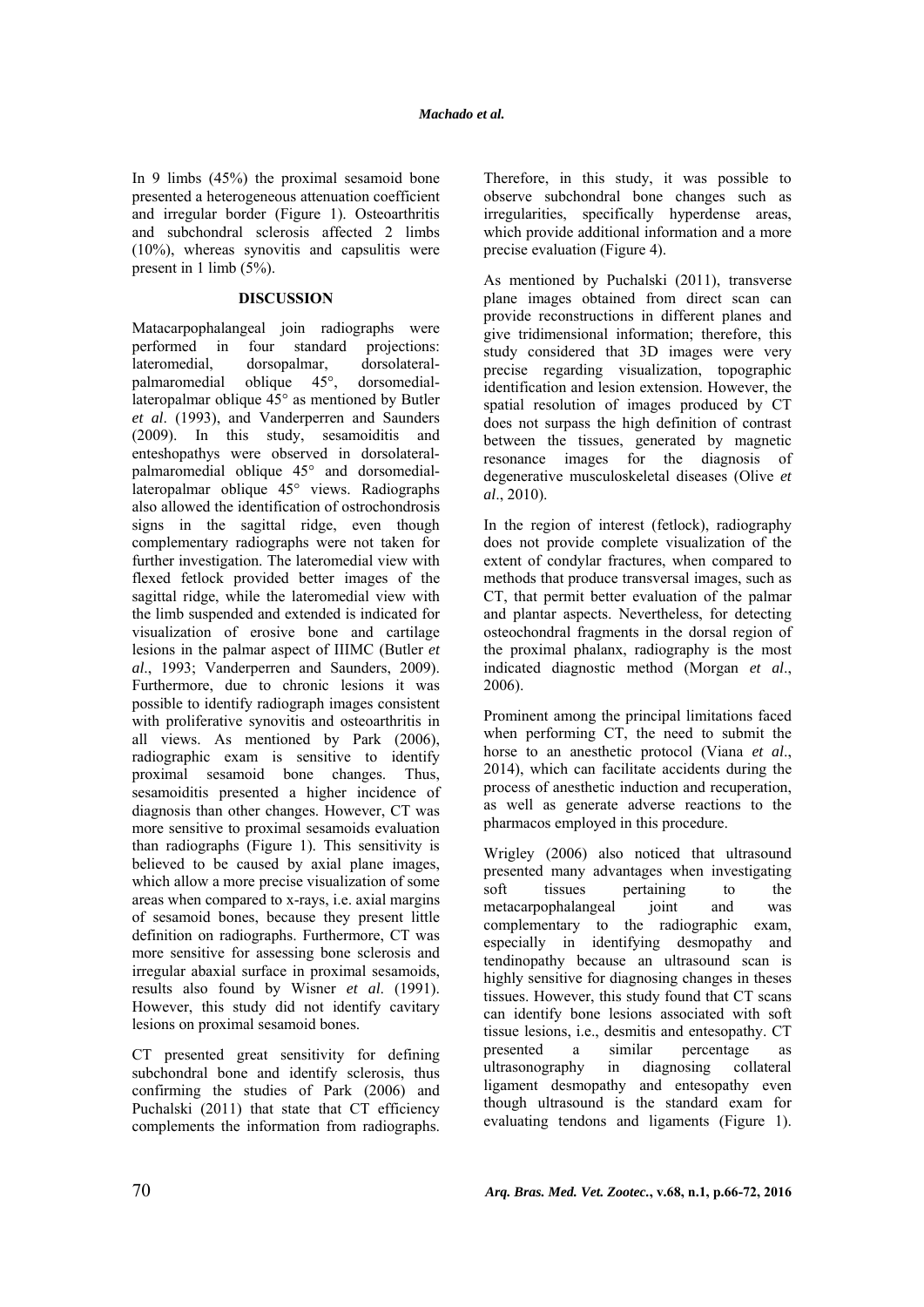These results were attributed to lesion chronicity and CT technique adjustments, by selecting the attenuation coefficient in soft tissue window, which accentuated mineralization and fibrogenic changes (Figure 5). The main observation regarding CT was that it allowed a precise evaluation of enthesis and ligament density, which was also reported by Widmer *et al*. (2000) when they evaluated bone lesions and adjacent structures.

CT, ultrasonographic and radiographic images were complementary for the evaluation of the fetlock joint, which is in agreement with Gaschen and Burga (2012) who stress the importance of the association of different imaging methods to evaluate musculoskeletal injuries in horses. Therefore, among the modalities studied, CT presented additional information in relation to radiographs and ultrasound scans because it allows reconstructions and presents attenuation coefficient values.

### **CONCLUSION**

The association among different imaging modalities such as CT, radiography and ultrasound is important because they complement each other's information on the metacarpophalangeal joint. CT scans allow a broader and better evaluation of bone lesions and fetlock adjacent structures because they provide tridimensional images, attenuation coefficient values through windows and tissue density in Hounsfield units (HU). Therefore, this study highlighted the importance and applicability of CT in joints.

#### **ACKNOWLEDGEMENTS**

Authors would like to thank FAPESP for its financial support.

### **REFERENCES**

BUTLER J.A.; COLLES C.M.; DYSON S.J; *et al*. *Clinical radiology of the horse*. Oxford: Blackwell Scientific Publication, 1993. p.53-71.

DYSON, S.J. Diagnosis and management of common suspensory lesions in the forelimbs and hind limbs of sport horses. *Clin. Tech. Equine Pract*. v.6, p.179-188, 2007.

GASCHEN L.; BURGA D.J. Musculoskeletal injury in thoroughbred racehorses: correlation of findings using multiple imaging modalities. *Vet. Clin. Equine*, v.28, p.539-561, 2012.

MORGAN, J.W., SANTSCHI, E.M., ZEKAS L.J. *et al*. Comparison of radiography and computed tomography to evaluate metacarpo/metatarsophalangeal joint pathology of paired limbs of thoroughbred racehorses with severe condylar fracture. *Vet. Surg*., v.35, p.611- 617, 2006.

OLIVE, J.; D'ANJOU, M.A.; GIRARD, C.; *et al*. Fat-suppressed spoiled gradient-recalled imaging of equine metacarpophalangeal articular cartilage. *Vet Radiol Ultrasound*, v.51, p.107- 115, 2010.

PARK, R.D.; WRIGLEY, R. H.; STEYN, P. F. Diagnóstico por imagem,. In: STASHAK, T.S. (Ed.). *Claudicação em equinos segundo Adams*. 5.ed. São Paulo: Roca, 2006. p.153.

PARK, R.D. Diagnóstico por imagem,. In: STASHAK, T.S. (Ed.). Claudicação em equinos segundo Adams*.* 5.ed. São Paulo: Roca, 2006. p.153-276.

PUCHALSKI, S.M. Computed tomography. In: ROSS, M.W.; DYSON, S.J. (Eds.). *Diagnosis and management of lameness in the horses*. 2.ed. Philadelphia: Elsevier-Saunders, 2011. p.234- 239.

RIEGEL, R.J.; HAKOLLA, S.E. *Illustrated atlas of clinical anatomy and common disorders of the horse*. Philadelphia: Elsevier-Saunders, 2011. p.126-132. Vol.1. Muscoskeletal system and lameness disorders.

ROSS, M.W.; DYSON, S.J. Diagnosis and management of lameness in the horse. Philadelphia: Elsevier-Saunders, 2003. p.368- 362, 1030-1031.

SANTSHI, E.M. Articular fetlock injuries in exercising horses. *Vet. Clin. North Am., Equine Pract*. v.24, p.117-132, 2008

UELTSCHI, G., VOSWINKEL, K., LAUK, H.D. Scintigraphical and radiological examination of fetlock-joints in clinically sound and lame horses. *Pferdeheilkunde*, v.12, p.25-32, 1996.